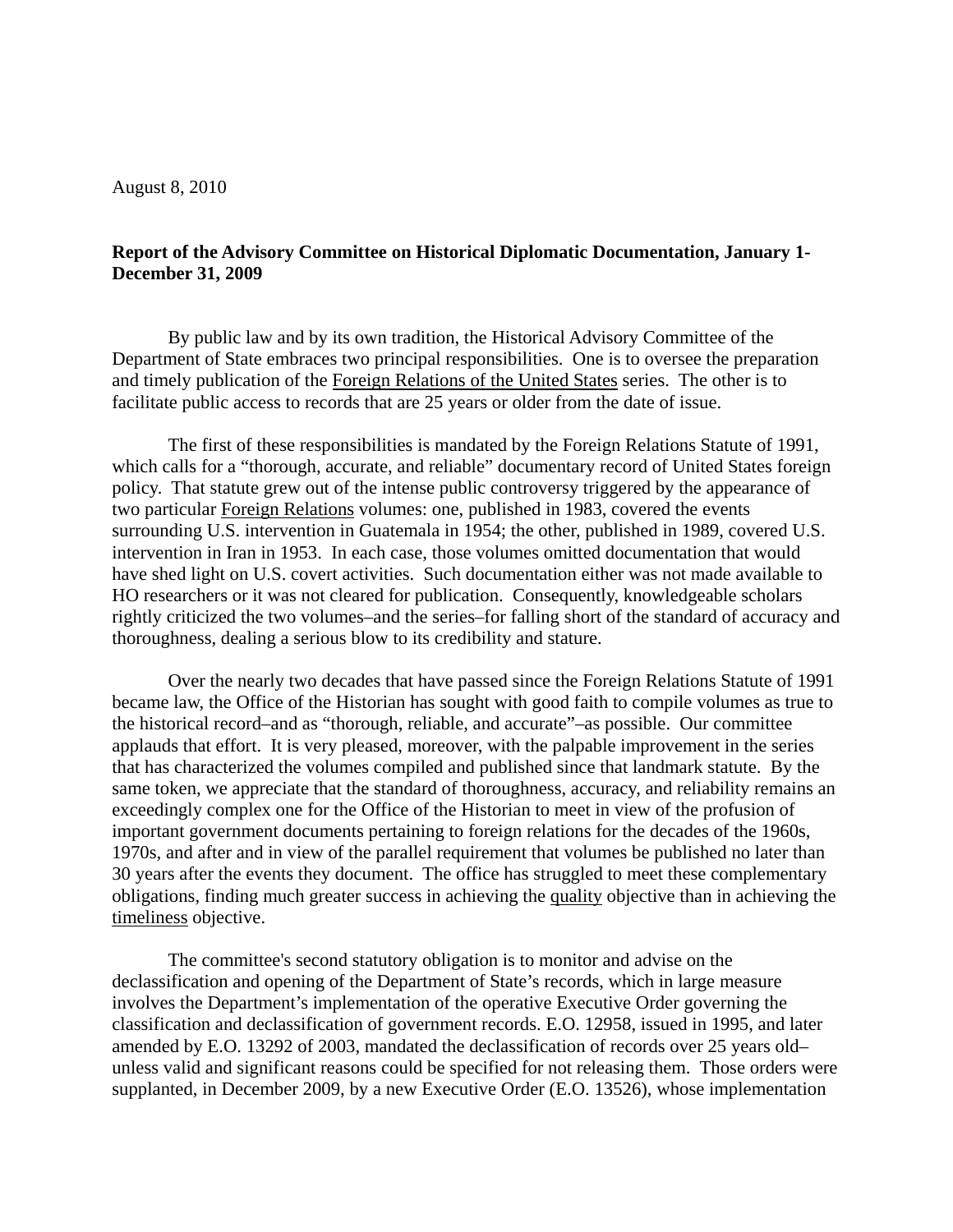and implications fall outside the current reporting period.

# **Declassification Issues and the Transfer of Department of State Records to the National Archives**

During 2009, the committee continued to monitor progress of the State Department's declassification efforts as well as the transfer of the Department's records–electronic as well as paper--to the National Archives and Records Administration. We also discussed issues relating to delays in opening these records to the public; and received quarterly reports on the processing and opening of State Department records at NARA, including the central files. We are pleased to report that the Department's Systematic Review Program achieved its core annual goal of completing the declassification review of 25-year old records.

In addition, the committee engaged in extensive discussion with National Archives personnel relating to its National Declassification Initiative and the expected launching of the National Declassification Center. The Historical Advisory Committee strongly supports the National Declassification Center, which should contribute significantly to the creation of a more rational and streamlined approach to the declassification and availability of governmental records pertaining to foreign affairs.

In an effort to bring our concerns about the ways in which the current declassification system affects the timely production of Foreign Relations volumes, we also met with the Public Interest Declassification Board (PIDB) and with the Director of the Information Security Oversight Office (ISOO). We also received several briefings about early drafts of President Obama's new executive order on the classification and declassification of government records, an order that was not formally issued until December.

## **Publications of the Foreign Relations Series**

During 2009, the Office of the Historian published just three volumes in the Foreign Relations of the United States series, the fewest number of volumes to appear in some years. Those were:

- 1. 1969-1976, Vol. XXXI, Foreign Economic Policy, 1973-1976
- 2. 1969-1976, Vol. E-3, Documents on Global Issues, 1973-1976
- 3. 1969-1976, Vol. E-10, Documents on the American Republics, 1969-1972

For the record, the Office of the Historian published seven volumes in calendar year 2008, a year for which the Historical Advisory Committee (for reasons noted below) did not submit an annual report. Those were:

1. 1969-1976, Vol. XXIX, Eastern Europe; Eastern Mediterranean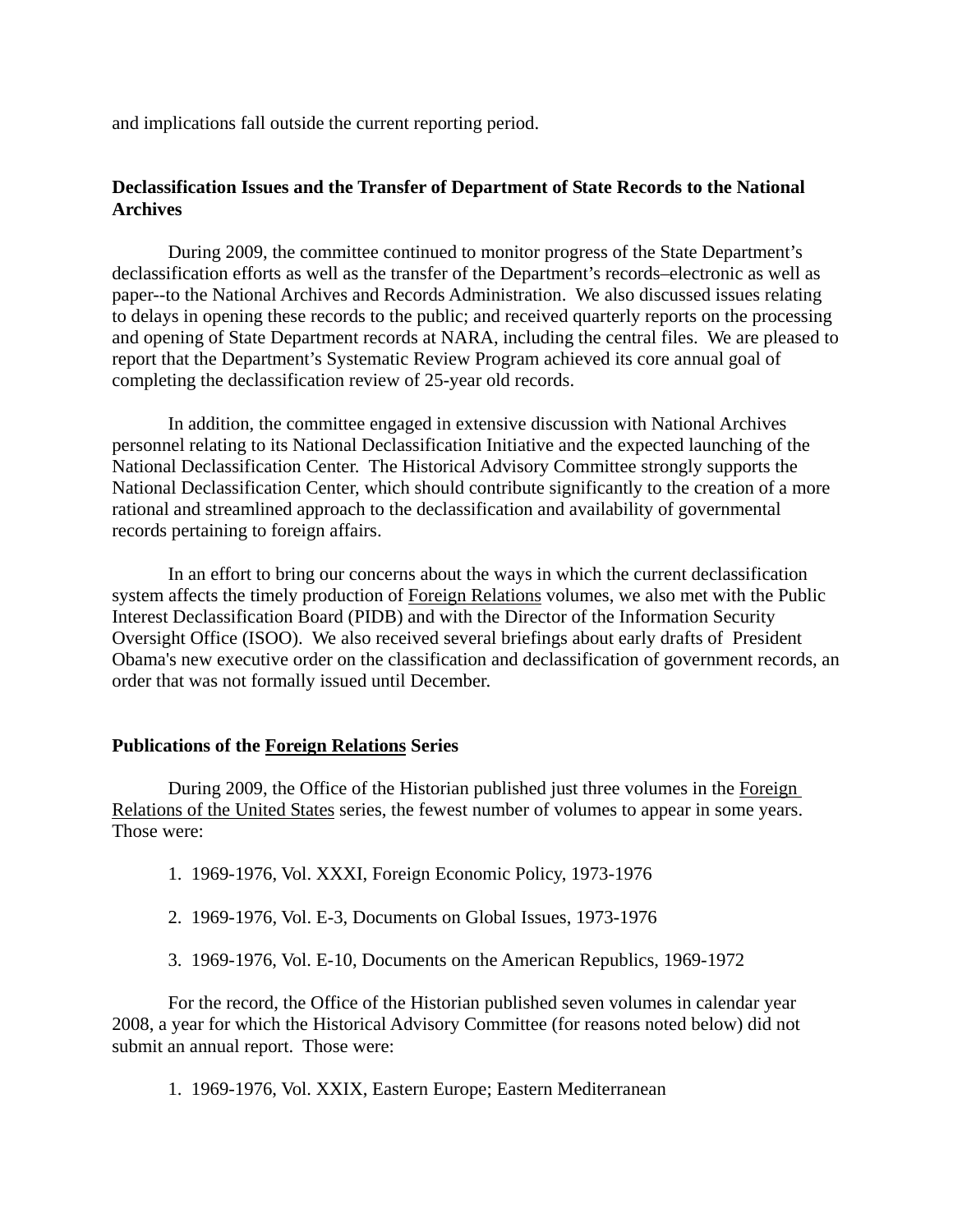2. 1969-1976, Vol. XVIII, China, 1973-1976

3. 1969-1976, Vol. XL, Germany and Berlin, 1969-1972

4. 1969-1976, Vol. XXXIX, European Security

5. 1969-1976, Vol. E-15, Part 1, Documents on Eastern Europe, 1973-1976

6. 1969-1976, Vol. XXIV, Middle East Region and Arabian Peninsula, 1969-1972; Jordan, September 1970

7. 1969-1976, Vol. E-14, Part 1, Documents on the United Nations, 1973-1976

The Historical Advisory Committee continues to be highly impressed with the quality of these volumes. All are characterized by thoroughness, the careful and intelligent selection of documents from an appropriately wide range of executive agencies, meticulous annotation, useful editorial notes, and helpful references for interested researchers to additional archival materials that could not be printed due to space limitations. Significantly, several of those volumes contain intelligence-related documentation of the sort that has only begun to appear in the series within the past decade; this material adds important breadth to the series while enhancing its accuracy and reliability. We are convinced that the high quality of these most recent volumes will further burnish the reputation of the Foreign Relations series as the foremost governmental publication of its kind anywhere in the world.

Yet we remain concerned, as our annual report for 2007 stressed, that the Office of the Historian is not making the progress needed to bring it into compliance–at least not in the foreseeable future--with the statutory requirement that volumes be published 30 years after the events they document.

#### **The Challenge of the 30-Year Rule**

A combination of factors served to impede progress in reaching the 30-year line throughout 2008 and 2009. The most serious of those appears to have been the internal turmoil, staff turnover, and managerial disruption that plagued the Office of the Historian during those years. Our committee had become sufficiently concerned about staff turnover and low office morale that we called attention to those matters in our 2007 annual report. Those concerns also led, in December 2008, to the public resignation of the committee's past chair and one of its members. Subsequent investigations of the Office of the Historian by a three-person panel appointed by the Secretary of State and then by the Department's Inspector General contributed to a significant slowdown in the compilation, review, and publication of Foreign Relations volume. Our committee did not prepare its traditional annual report for 2008 because of the sudden loss of its chair and because the uncertainties that plagued the office made an accurate appraisal of developments and future prospects exceedingly difficult.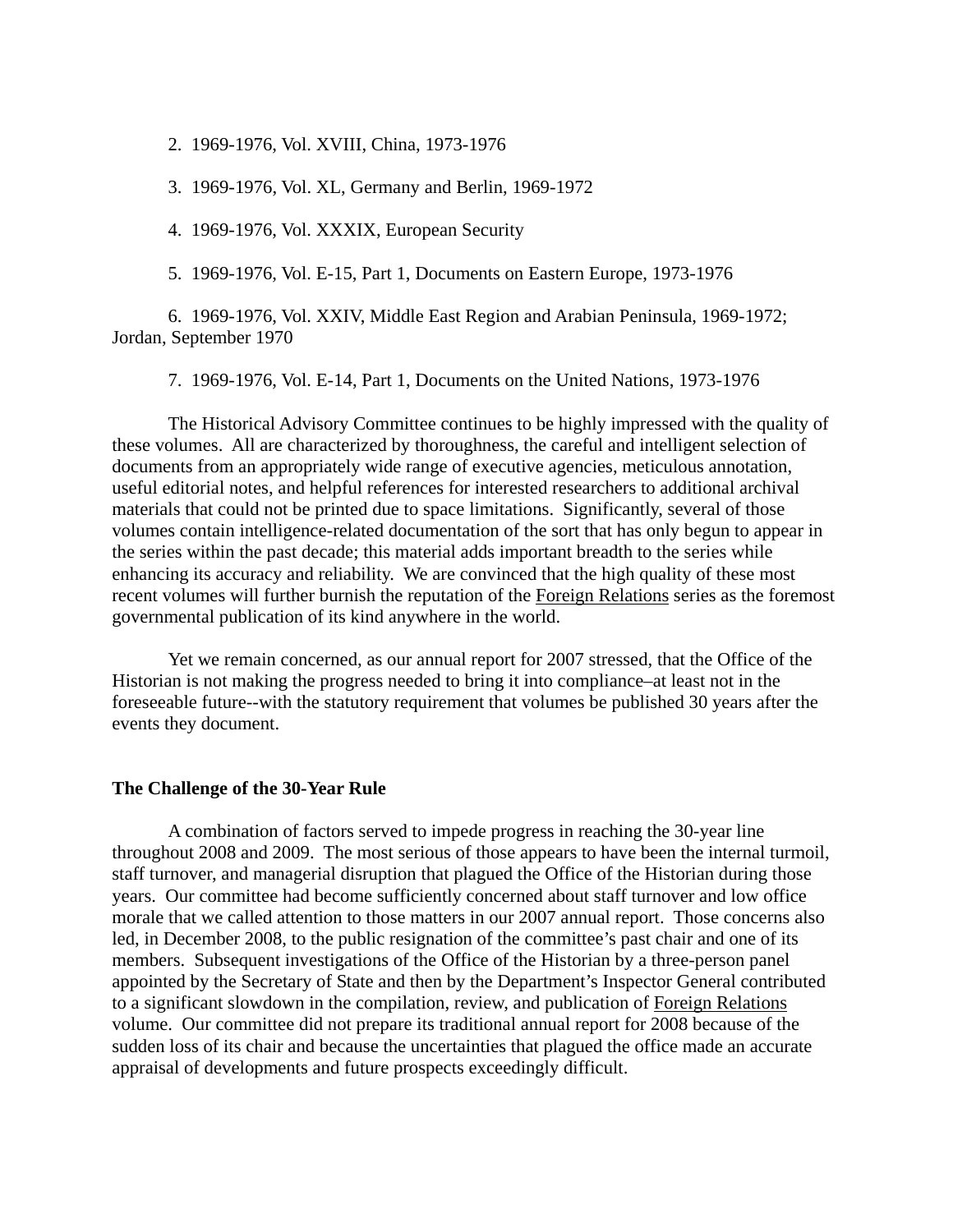For much of 2009, more than half of the managerial positions in the Office of the Historian remained vacant, including the Office Director, the General Editor of the Foreign Relations series, and all three front line supervisory positions devoted to preparation and review of Foreign Relations manuscripts. The important position of Joint CIA-State Department Historian also remained vacant at the end of 2009, despite the temporary occupancy of the position during part of the year.

Although the situation has now been partially rectified, it bears emphasizing that there is still no permanent Office Director, a General Editor was only named in June 2010, and all three of the "division chiefs" who supervise and provide the initial review of Foreign Relations manuscripts remain relatively new to their positions and thus inevitably somewhat inexperienced. The Historical Advisory Committee is cautiously optimistic that the staffing and managerial problems will soon be stabilized, allowing for greater productivity in the near future. It is also cautiously optimistic that the alarming level of turnover among staff historians that greatly concerned it in the past will give way to a more stable staff that over time will acquire the seasoning and experience that characterizes the most accomplished documentary editing teams. Further, we are heartened to note that staff morale appears to have improved measurably from mid-2009 to the present.

Staff departures in 2008-09 also led to a major backlog in the in-house reviewing of Foreign Relations manuscripts. In the past, the General Editor provided a second review of each volume before it could be sent forward into the declassification process. With the departure of the General Editor in 2008, the vulnerability of a system dependent on one experienced editor to review all manuscripts became evident. The departure of each of the division chiefs, who traditionally provide the initial manuscript review, exacerbated the bottleneck problem. A backlog of manuscripts needing a first and/or second review mounted through the course of 2009. The Historical Advisory Committee has explored with the Office of the Historian alternatives to an editorial review system overly reliant on a single individual and we have reason to believe that a system may soon be installed that will encourage the development of a larger number of experienced reviewers, thereby reducing the bottleneck problem.

#### **Intelligence Issues and Other-Agency Coordination and Cooperation**

External factors also impeded the Office of the Historian from making progress in moving toward the 30-year line this past year. One derives from the sensitivity surrounding the official publication of intelligence-related documentation. The 1991 law, and a subsequent memorandum of understanding between the Department of State and the Central Intelligence Agency, greatly facilitated research in intelligence files and the incorporation of intelligence documentation in Foreign Relations volumes. An interagency committee, known as the "High-Level Panel," was established in the late 1990s to provide guidelines for the publication in the Foreign Relations series of documentation relating to covert actions and other sensitive intelligence activities that had a major impact on U.S. foreign policy. The success of that innovation can be gleaned from the fact that 44 covert intelligence activities have now been acknowledged, with the Foreign Relations series serving as the primary venue for publishing documentation on the role of intelligence activities in U.S. foreign relations. No fewer than 31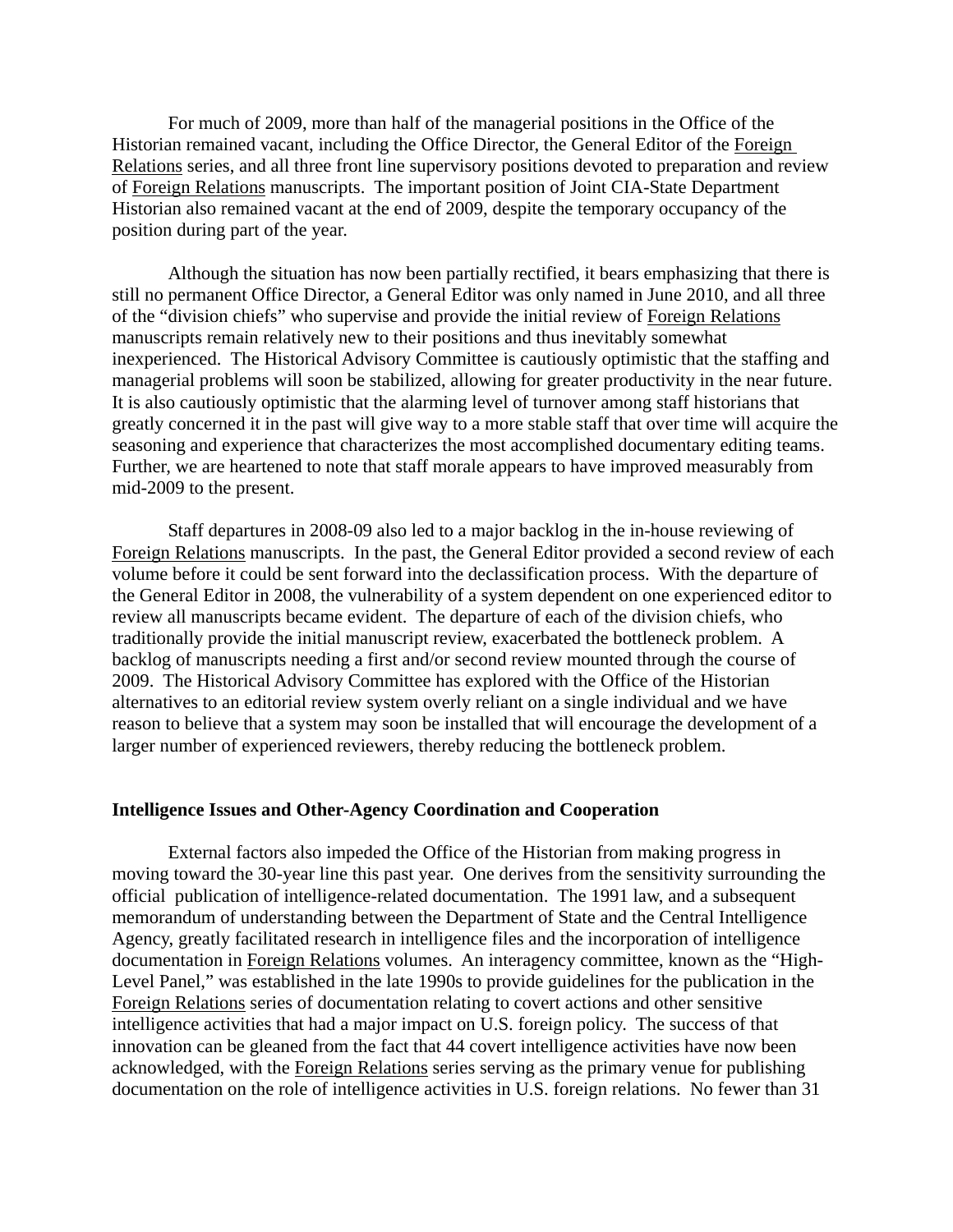different volumes, either published or currently in declassification review, are expected to contain relevant documentation on those 44 covert intelligence activities. That crucial, and extremely positive, step toward openness has, however, created substantial delays in the declassification and publication process. The Office of the Historian estimates that any volume with a High-Level Panel issue will spend at least one more year in the declassification pipeline than a volume which does not contain an intelligence issue which requires consideration, the drafting of guidelines, and clearance by that inter-agency panel. Appealing negative decisions about documents deemed essential to a thorough and reliable record is a necessary, but timeconsuming, process.

Finally, the inability of certain agencies to meet the 120-day deadline, set by statute, for reviewing documents chosen for inclusion in Foreign Relations volumes has been a major frustration for the committee and for the Office of the Historian. To illustrate the problem, four volumes have been delayed simply because the Department of Justice and the FBI have failed to meet their statutory obligation to review documents in a timely manner–even though, in each case, only a small number of documents needed to be reviewed. The record of the Department of Energy has also fallen short of statutory requirements, slowing down the production of other volumes. In the past, Department of Defense and CIA reviewers also contributed to these declassification delays. The performance of both agencies over the past year has, however, shown marked improvement.

### **Conclusion**

Although external impediments to the attainment of the 30-year line in the publication of Foreign Relations volumes are both significant and troubling, the Historical Advisory Committee is just as concerned with internal problems and performance. After all, a 30-year line in the compilation and internal review of volumes must be recognized as an essential first step in the positive movement toward a 30-year line in the publication of the volumes. Yet the office is not yet close to achieving a 30-year line in the compilation of Foreign Relations manuscripts, no less a 30-year line in the review and revision of those manuscripts. Twenty-six volumes are being prepared for the Carter administration (1977-1980). All would have to be completed, reviewed, revised, and entered into the declassification process by the end of December 2010 for the 30 year line in the compilation of Foreign Relations manuscripts to be met. Regrettably, that will not occur. By the end of 2009, in fact, only one of the projected 26 volumes for the Carter years had attained the status of being fully compiled, reviewed, revised, and entered into the declassification process. Research for the next two quadrennia–covering the Reagan administration (1981-1988)-- had, by the end of 2009, not yet even begun. And the records of the Reagan administration contain approximately 8.5 million pages of classified material, a more than threefold increase over the number of classified pages for the Nixon administration, further complicating the challenge.

In view of those realities, the Historical Advisory Committee continues to be deeply concerned by what appears to be a growing distance between the statutory obligation to reach a 30-year line in the publication of Foreign Relations volumes and the actual length of time it has been taking to compile, review, revise, declassify, and publish those volumes. Too many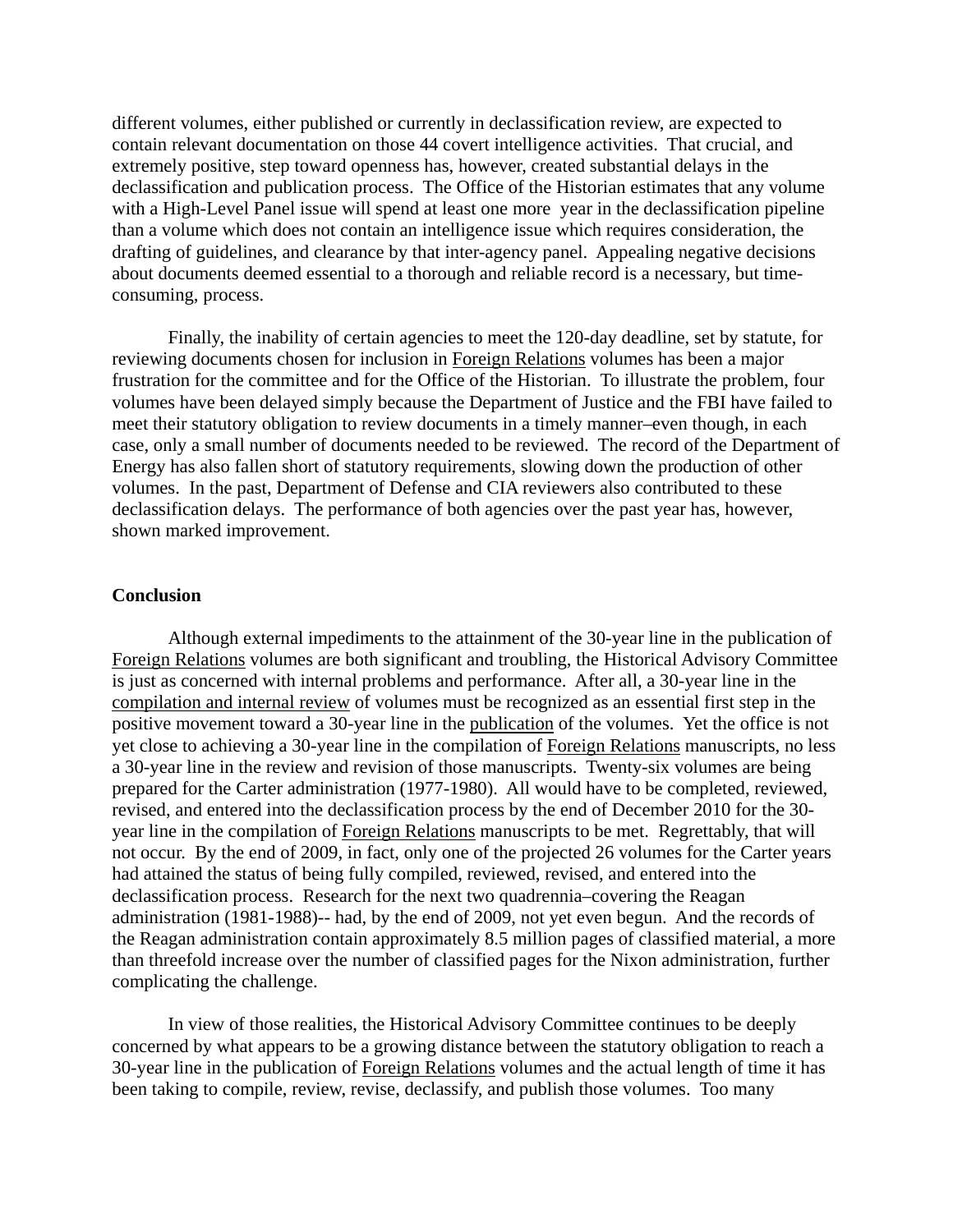volumes are now being published closer to 40 years from the events they document than 30 years. A few examples can illustrate the wider point: the volume covering SALT I, for 1969- 1972, remains unpublished, despite the fact that the first portion of that volume covers events that occurred 41 years ago. The same is the case for volumes on National Security Policy; the Energy Crisis; Western Europe and NATO; Chile; the Arab-Israeli dispute, Japan, and others. All remain unpublished; yet the early portions of each of those volumes document events that occurred fully 41 years ago. Our committee finds such a significant divergence from the law requiring the publication of Foreign Relations volumes at a 30-year deadline to be both alarming and unacceptable.

We look forward to working with the Office of the Historian in an effort to devise a workable plan to meet the 30-year line as quickly as feasible, without sacrificing the high quality that is a cherished hallmark of the series. We continue to believe that an essential benchmark on that road must be first to attain a 30-year compilation line -- a goal that, we believe, should be attainable within the next three-five years, given current resources.

A very positive development, on the resources front, occurred in late-2009 when the Department of State awarded the Office of the Historian 11 new full-time positions for historianeditors while formally ending the contract-historian program. We are hopeful that this new staffing level will allow for additional resources to be devoted to the production of Foreign Relations volumes. The new positions should also contribute to the staffing stability that we believe is essential to achieve and maintain the high level of productivity demanded by the statutory requirements under which the office operates.

Other positive developments during the past year include the close cooperation between the Historical Advisory Committee and the Office of the Historian in strategic planning for the Reagan administration volumes. Several members of the committee participated in the work of two office working groups: one focused on achieving the appropriate balance between print and electronic volumes; the other devoted effort to the preparation of a draft plan for the appropriate number of geographic and thematic volumes for the Reagan presidency. The committee endorses the office's preliminary commitment to produce 54 total volumes for Reagan's two presidential terms as an excellent working plan. We also note, and enthusiastically endorse, the launching, in March 2009, of the office's new website: www.history.state.gov. That website, and the broader digital history initiative of which it forms a key part, will allow for sophisticated online searches of Foreign Relations volumes, something that we believe should be a major boon to researchers.

In closing, the committee applauds the positive initiatives and developments of the past year. Nonetheless, it remains pessimistic about the ability of the Office of the Historian to reach a 30-year line in the publication of FRUS volumes by 2018, as the office has previously asserted it could. That would mean the compilation, review, revision, declassification, and publication of all volumes for the Carter and Reagan years, in addition to the 26 still-unpublished volumes for the Nixon-Ford years within the next nine years–a total of some 106 volumes in 9 years. In our collective judgment, that is a noble aspiration–but not a realistic one.